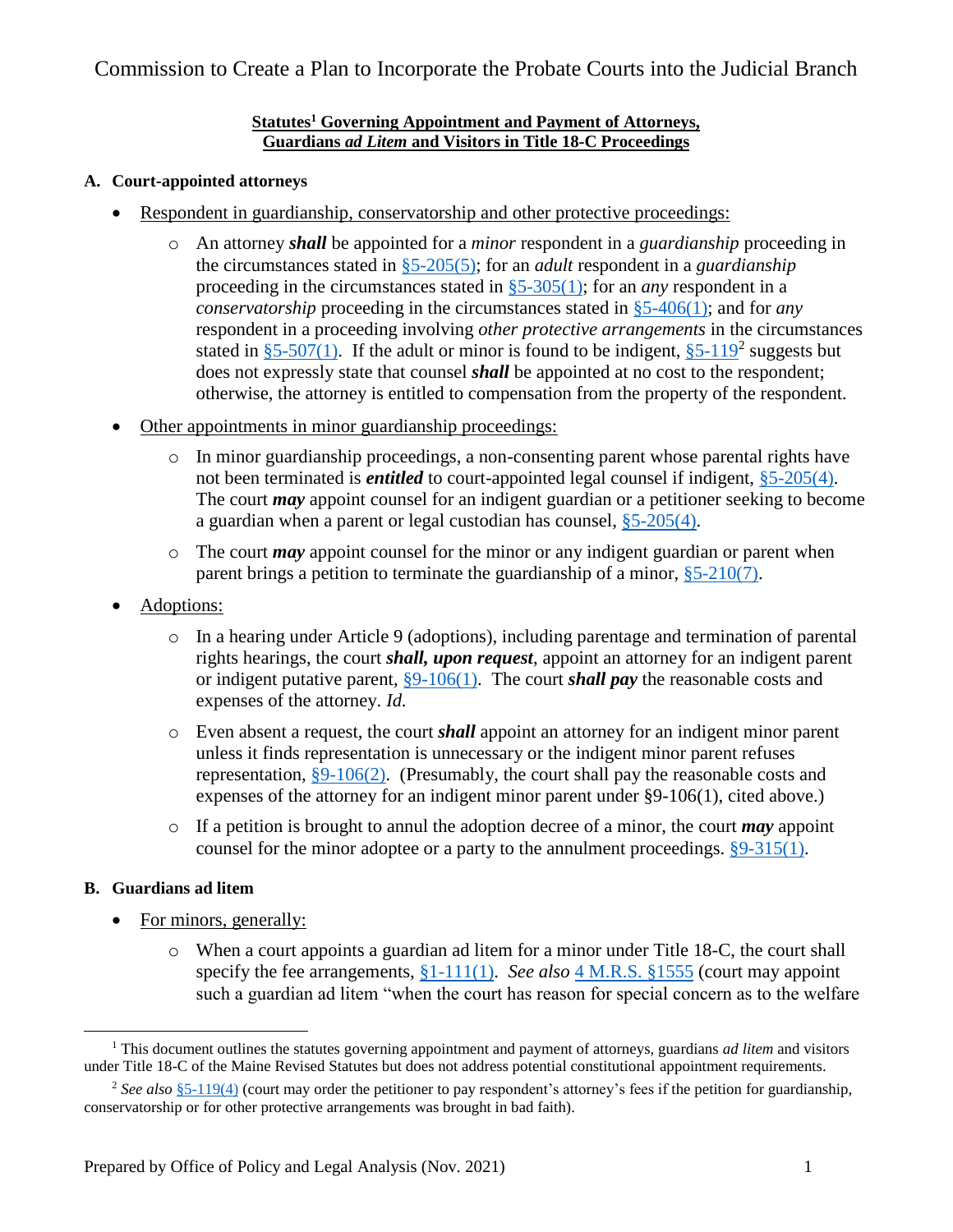of the child"; the appointment order "*must* specify that payment for the services of the guardian ad litem is the responsibility of the parties, with the terms of payment specified in the order").

- Guardianship, conservatorship and other protective proceedings:
	- $\circ$  The court *may appoint* a guardian ad litem for an individual<sup>3</sup> in a guardianship, conservatorship or other protective proceeding if "the court determines the individual's interest otherwise would not be adequately represented" and shall state on the record who is responsible for payment of the guardian ad litem fees, [§5-115;](https://legislature.maine.gov/legis/statutes/18-C/title18-Csec5-115.html) *see also* [§5-212](https://legislature.maine.gov/legis/statutes/18-C/title18-Csec5-212.html) (court may appoint a guardian ad litem in any minor guardianship proceeding); [4 M.R.S. §1555](https://legislature.maine.gov/legis/statutes/4/title4sec1555.html) (order must specify parties pay for a guardian ad litem for a minor in a Title 18-C case).
	- o Pursuant to [§5-712,](https://legislature.maine.gov/legis/statutes/18-C/title18-Csec5-712.html) the Department of Health and Human Services *may* be ordered to pay the costs of a guardian ad litem in certain circumstances if the respondent has been a client of DHHS or has received services from DHHS within 3 months before the filing of a petition for appointment of a public guardian or conservator and the respondent is indigent.
- Adoption proceedings:
	- o In most adoption proceedings, the court *may appoint* a guardian ad litem, [§9-304\(6\).](https://legislature.maine.gov/legis/statutes/18-C/title18-Csec9-304.html) *See also* [4 M.R.S. §1555](https://legislature.maine.gov/legis/statutes/4/title4sec1555.html) (court may appoint guardian ad litem for a minor in a Title 18-C case "when the court has reason for special concern as to the welfare of the child"; the appointment order "*must* specify that payment for the services of the guardian ad litem is the responsibility of the parties, with the terms of payment specified in the order").
	- o The court also *may appoint* a guardian ad litem for the child when a petition for termination of parental rights is brought as part of an adoption proceeding. Although the appointment decision is discretionary, the *court shall pay* the cost of any guardian ad litem it appoints in these proceedings, [§9-204\(4\).](https://legislature.maine.gov/legis/statutes/18-C/title18-Csec9-204.html)
	- o By contrast, if a petition for annulment of the adoption decree of a minor is filed, the court *shall appoint* a guardian ad litem for the minor adoptee and *may* allocate the costs to one or more of the parties.  $\S 9-315(1)(A)$ ; *see also* [4 M.R.S. §1555](https://legislature.maine.gov/legis/statutes/4/title4sec1555.html) (cited above).

## **C. Visitors**

 $\overline{a}$ 

- Minor guardianships, conservatorships and other protective arrangements:
	- o There is *no provision* for appointment of a visitor in a *minor guardianship* proceeding. However, on receipt of a petition for *one or more protective arrangements instead of a guardianship*, the court *shall appoint* a visitor who has "training or experience in the type of abilities, limitations and needs alleged in the petition,"  $§ 5-506(1)$ . The statutory language of 5-506(1) is not limited to cases involving adult respondents.

<sup>&</sup>lt;sup>3</sup> While [§5-115](https://legislature.maine.gov/legis/statutes/18-C/title18-Csec5-115.html) permits the appointment of a guardian ad litem for an adult respondent, the Comment to this section of the Uniform Guardianship, Conservatorship, and Other Protective Arrangements Act observes that, due "appointment of a guardian ad litem for an adult respondent is . . . not typical and is not required for any proceeding under the act"). *See*  [https://www.uniformlaws.org/viewdocument/final-act-with-comments-127?CommunityKey=2eba8654-8871-4905-ad38](https://www.uniformlaws.org/viewdocument/final-act-with-comments-127?CommunityKey=2eba8654-8871-4905-ad38-aabbd573911c&tab=librarydocuments) [aabbd573911c&tab=librarydocuments.](https://www.uniformlaws.org/viewdocument/final-act-with-comments-127?CommunityKey=2eba8654-8871-4905-ad38-aabbd573911c&tab=librarydocuments)